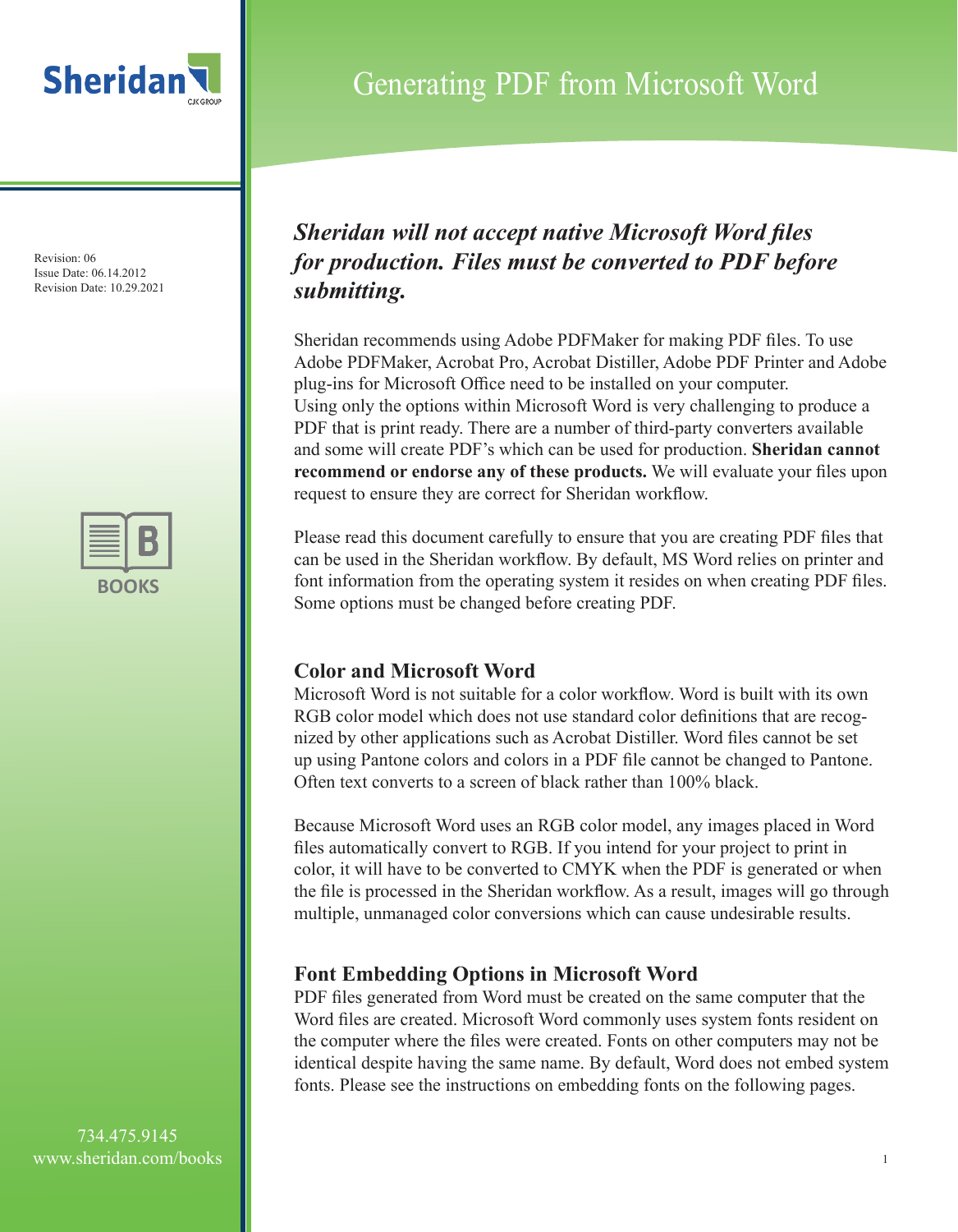

### **Embedding Fonts in PDF from Microsoft Word 2007 and Later**

- 1. Click on the *MS Office* button.
- 2. Choose *Word Options* at the bottom of the menu.



- 3. Click on *Save* in the pane to the left.
- 4. Check *Embed fonts in the file*.
- 5. Uncheck *Embed only the characters used in the document (best for re ducing the file size)*.
- 6. Uncheck *Do not embed common system fonts*.
- 7. Click *OK*.

| <b>Word Options</b> |                                                                                                                                                         | $\mathbf{r}$<br>$\times$ |
|---------------------|---------------------------------------------------------------------------------------------------------------------------------------------------------|--------------------------|
| Popular<br>Display  | Customize how documents are saved.                                                                                                                      |                          |
| Propfing            | <b>Save documents</b>                                                                                                                                   |                          |
| Saue:               | Word Document (*.doo)<br>Save files in this format:<br>٠                                                                                                |                          |
| Advanced.           | ₩<br>F Save AutoRecover information every 10<br>minutes.                                                                                                |                          |
| Customize           | C/Users/dbidding/AppDatal/Roaming/Microsoft/Word/<br>AutoRecover file location:                                                                         | Browse.                  |
| Add-Ins             | \\sbifile01\users\dbidding\Documents\<br>Default file locations                                                                                         | Erowse.                  |
| <b>Trust Center</b> | Offline editing options for document management server files                                                                                            |                          |
|                     | F The server drafts location on this computer<br>C The web server<br>Server drafts location: \\sbiflie01\users\dbidding\Documents\SharePoint Drafts\    | Browse.                  |
|                     | $\cdot$<br>Document1<br>Preserve fidelity when sharing this document:                                                                                   |                          |
|                     | $\nabla$ Unbed fonts in the file<br>E Embed only the characters used in the document (best for reducing file size)<br>Do not embed common system fonts! |                          |
|                     |                                                                                                                                                         | <b>OK</b><br>Cancel      |

Revision: 06 Issue Date: 06.14.2012 Revision Date: 10.29.2021

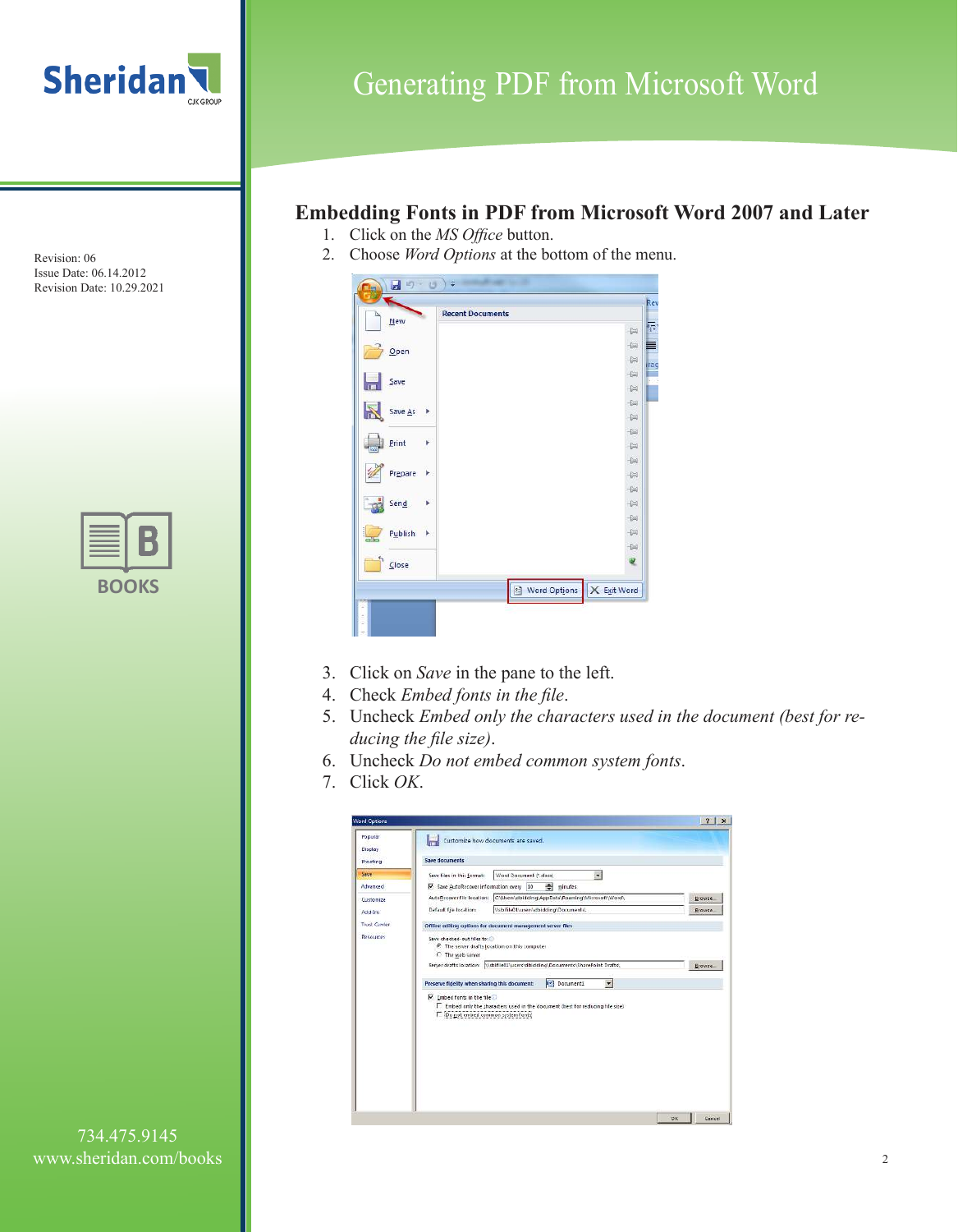



## Generating PDF from Microsoft Word

### **Embedding Fonts in PDF Microsoft Word 2003 and Earlier**

Click on the *Tools* in the Menu Bar and choose *Options...* from the drop down menu.



- 1. Click on the *Save* tab.
- 2. Click *Embed TrueType fonts*.
- 3. Uncheck *Embed characters in use only*.
- 4. Uncheck *Do not embed common system fonts*.
- 5. Click *OK*.



734.475.9145 www.sheridan.com/books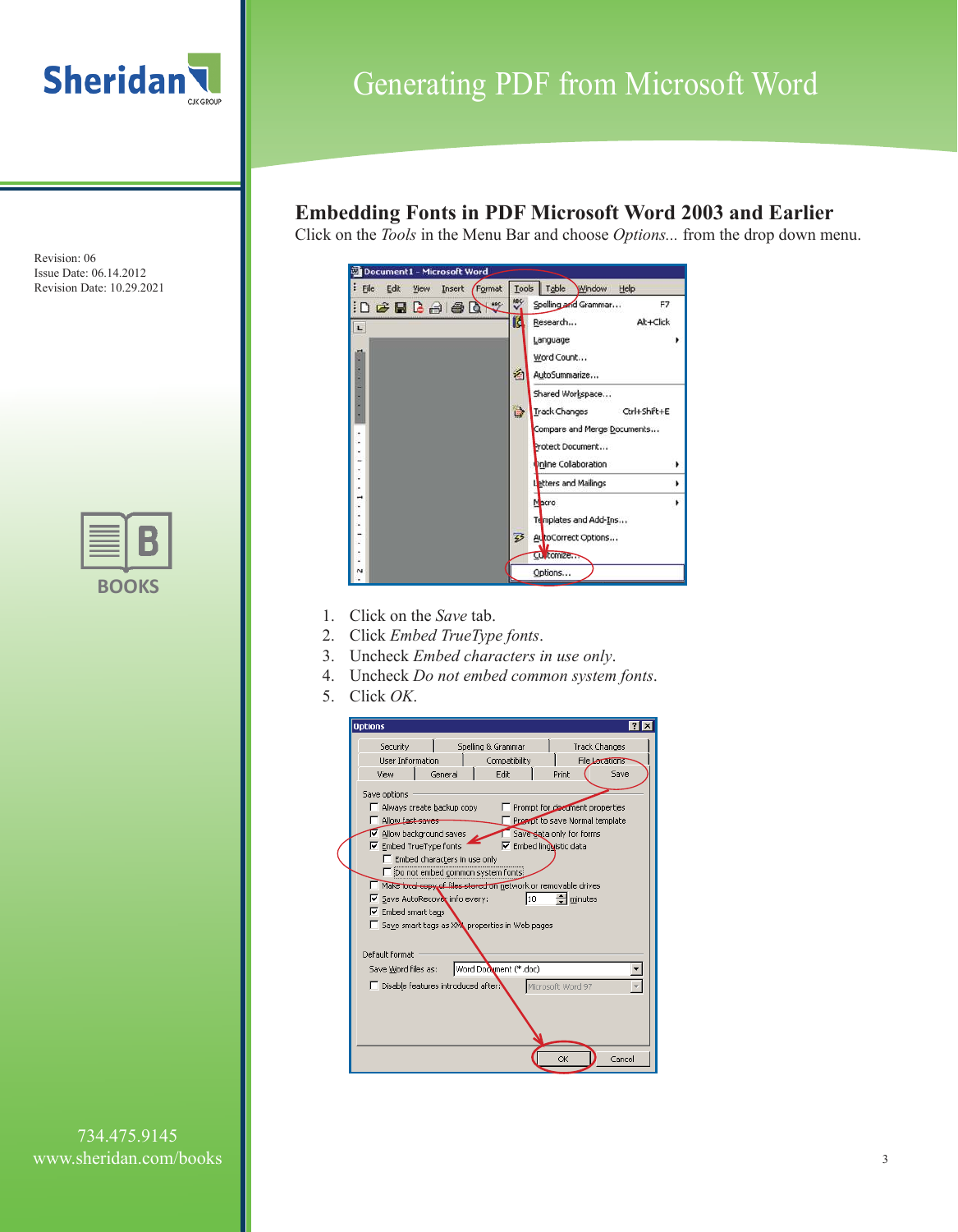



## Generating PDF from Microsoft Word

### **How To Generate PDF from Microsoft Word**

The following instructions for creating PDF from MS Word use Acrobat PDFMaker. See the section Adobe PDFMaker for instructions for configuring and making PDF. The most common issue we encounter with PDF from Word is that system fonts are not embedded. These include the TimesNewRoman and Arial families. See the next page for options to configure in Microsoft Word.

### **Adobe PDFMaker**

Sheridan recommends using the Adobe PDFMaker add-in for generating PDF from Microsoft Word. **You must have Acrobat installed on your computer in order for this add-in to function properly.** Adobe PDFMaker is installed by default with MS Word 2003 and later. Below are instructions on how to enable the PDFMaker add-ins.

#### **Enable PDFMakerOfficeAddin from the Microsoft Office application's Disabled Items List**

- 1. Open the Microsoft Office program you are using (Word, Excel, Publisher or Power-Point).
- 2. Click the *Office button* and choose *'[Application name] Options'*.

| New                              | <b>Recent Documents</b>     |
|----------------------------------|-----------------------------|
|                                  | $-644$                      |
| Qpen                             | $-\frac{1}{2}$              |
|                                  | $-64$                       |
| Save<br>١u                       | 一                           |
|                                  | $-64$                       |
| Save $As \rightarrow$            | $-\sqrt{2}$                 |
|                                  | $-\frac{1}{2}$<br>$-\infty$ |
| Print<br>۴                       | $-041$                      |
|                                  | $-64$                       |
| Prepare<br>$\ddot{\phantom{1}}$  | $-\frac{1}{2}$              |
|                                  | 一                           |
| Send<br>٢                        | $\approx$                   |
|                                  | $-34$                       |
| Publish<br>$\blacktriangleright$ | $-\frac{1}{2}$              |
|                                  | $-\Box$                     |
| $\overline{\mathsf{Close}}$      | Q                           |

- 3. Click *Add-Ins*
	- a. Select *Disabled Items from the Manage:* drop down menu
	- b. Select *Go...*

| Popular<br>Display             | View and manage Microsoft Office add-inc.                                                                                                                                                                                     |                                                                                                                                                                                                                                                                                                                                  |                                                               |                                                                                                                             |
|--------------------------------|-------------------------------------------------------------------------------------------------------------------------------------------------------------------------------------------------------------------------------|----------------------------------------------------------------------------------------------------------------------------------------------------------------------------------------------------------------------------------------------------------------------------------------------------------------------------------|---------------------------------------------------------------|-----------------------------------------------------------------------------------------------------------------------------|
| Preofing                       | Arid-ins                                                                                                                                                                                                                      |                                                                                                                                                                                                                                                                                                                                  |                                                               |                                                                                                                             |
| <b>SAVE</b><br>Lawrord.        | täsme<br>Active Application Add ins<br>Aprobat PDFMaker Office CDM Addin                                                                                                                                                      | tocation<br>C1. 0.0/PDFMaker/Office/PDFMOffineAddin.dl/                                                                                                                                                                                                                                                                          | Typ<br><b>CO</b>                                              | 2<br>×<br><b>Disabled Items</b>                                                                                             |
| Contractor<br>kno.bir          | Person Name (Outlook e-mail reoprents)<br>Inactive Application Add ins-<br>Custom VAR, Data                                                                                                                                   | C/L. estations oft shared Sixan Tag Philade DLL<br>C/L: st/Microsoft Office: DWice12\OFFRHD.DLL                                                                                                                                                                                                                                  | Sav<br>Dog                                                    | The items listed below were disabled because they prevented<br>Word from functioning correctly.                             |
| <b>Innistante</b><br>Resources | Date ISmart tag lists<br>Pinensial Symbol Breart tag lists!<br>Headers Footers, and Watermades<br>Hidden Text<br>Measurement Converter (Measurement Converter)<br>Telephone Number (Smart hag lists)<br>Time (Smart too kits) | C/L. Fesimicrosoft shared Smart TagiMOFLDLL<br>C1. Extintmount charge Smart Tap/ANOPLDLL<br>C1. academist Office Office12 OFFRED.DIL<br>C1. at Microsoft Office Office 27/OFFEHD.DU.<br>CA  microsoft shared Smart Tag METCONV.DLL<br>C.L. Seconicrosoft shared Smart Tag (MOPLDL)<br>CS. Restructosoft shared Smart Tag MOFLDU. | Sing<br>Smi<br>Doc <sup>1</sup><br>Dog<br>Sing<br>Stu<br>Sing | Please note that you may have to restart Word for these changes<br>to take place.<br>Select the ones you wish to re-enable. |
|                                | Document Retided Add-ins.<br>Aid Danisment Deleted Andrew<br>Disabled Application Add-Ins.<br>No Dissiplied Apparentium Add Jim                                                                                               |                                                                                                                                                                                                                                                                                                                                  |                                                               | There are no disabled items.<br>×<br>$\overline{\phantom{a}}$                                                               |
|                                | $AdS-181$<br>Acrobat PDFMaker Office COM Addin<br>Adobe Systems, Incorporated<br>Publisher<br>toution<br>Despription: Acrobat POPMator Office COM Addin.                                                                      | C:Program FilesyAdobe\Acrobat 10.0/PDFMaker\Office\PDFMOfficeAddin.dll                                                                                                                                                                                                                                                           |                                                               | Enable<br>Close<br>,,,,,,,,,,,,,,,,,,,,,,,,,,,,,,,,                                                                         |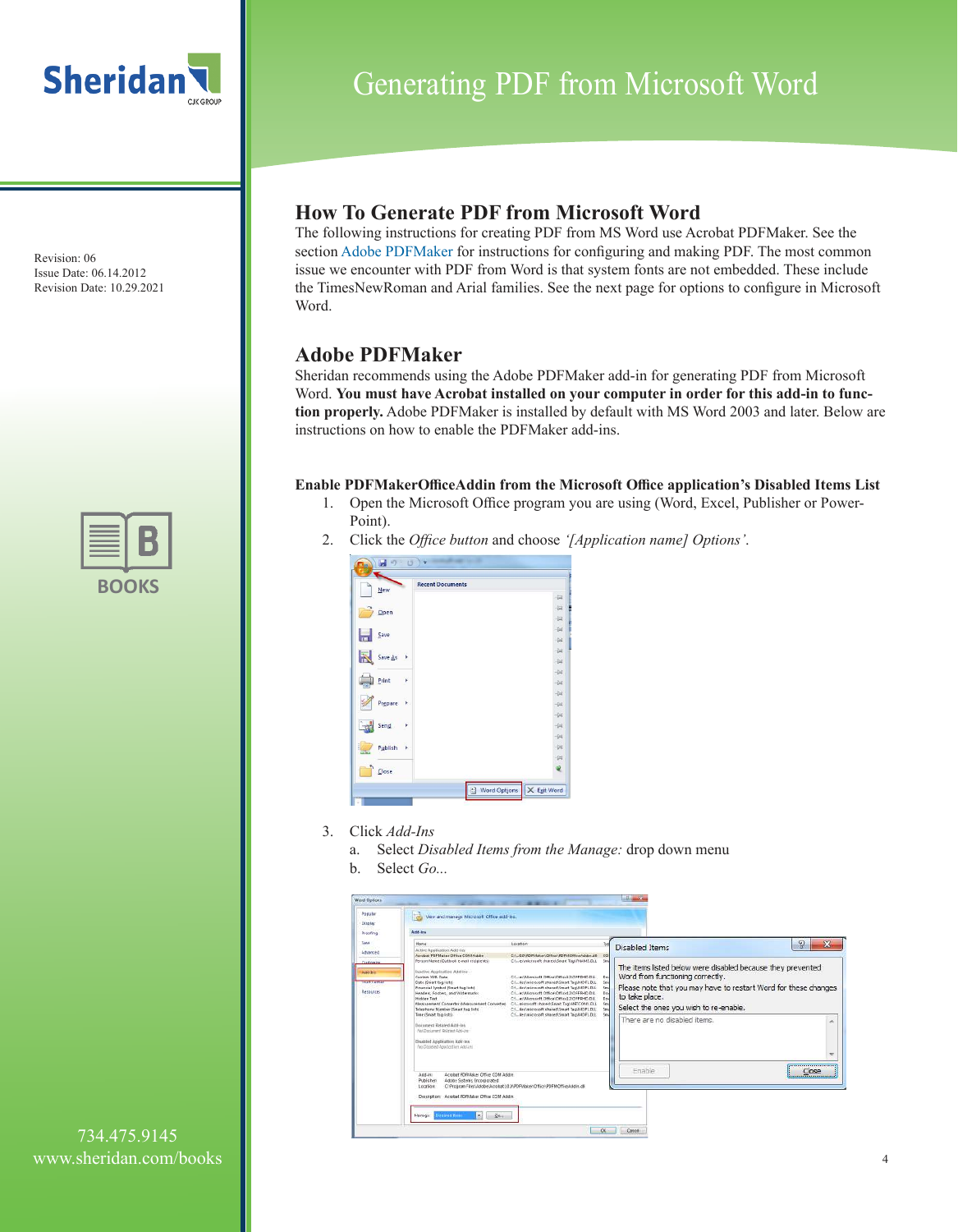



### Generating PDF from Microsoft Word

- 4. Check the list for *PDFMakerOfficeAdd-in:*
	- a. If it is listed, then select it and click *Enable*. Close all dialog boxes and restart the Office application.
	- b. If it is not listed, then make sure that PDFMOfficeAddin.dll is located in the '.../ program Files/Adobe/Acrobat 8.0/PDFMaker/Office' folder. If the file is missing, then reinstall Acrobat.
- 5. The Acrobat tab should be visible in the ribbon at top of application. If the Acrobat tab does not appear in the menu bar, please consult your Microsoft Help Menu for information regarding the installation and use of Add-Ins. Please also see the document http:// kb2.adobe.com/cps/330/330984.html from the Adobe web site for more information. Following are the instructions for creating PDF from MS Word.



### **Configuring Preferences Adobe PDF Maker**

In MS Word 2003 and earlier choose *Adobe PDF* from the menu and choose *Change Conversion Settings* from the drop down menu.

| 뽜    | Document1 - Microsoft Word |                           |      |                 |                                                        |  |
|------|----------------------------|---------------------------|------|-----------------|--------------------------------------------------------|--|
| File | Insert<br>Edit View        | Format Tools Table Window | Help |                 | Adobe PDF   Acrobat Comments                           |  |
|      |                            |                           |      | Ā.<br><b>BE</b> | Convert to Adobe PDF<br>Convert to Adobe PDF and Email |  |
|      |                            |                           |      | X               | Convert to Adobe PDF and Send for Review               |  |
|      |                            |                           |      |                 | <b>Change Conversion Settings</b>                      |  |
|      |                            |                           |      |                 | Moi Morge to Adobe DDE                                 |  |

In MS Word 2007 and later choose *Acrobat* from the ribbon and select the *Preferences* button.

|     | $17 - 17$          | 下草                                  | Document1 - Microsoft Word |                                      |                       |      |                | 旦       | × |
|-----|--------------------|-------------------------------------|----------------------------|--------------------------------------|-----------------------|------|----------------|---------|---|
|     | Home               | Insert<br>Page Layout               | References                 | <b>Mailings</b>                      | Review                | View | Developer      | Acrobat |   |
|     | Ξ                  | 5년                                  | i zir                      |                                      |                       |      |                |         |   |
| PDF | Create Preferences | Create and<br>Attach to Email Merge | Mail                       | Create and Send<br><b>For Review</b> | Acrobat<br>Comments * |      | Embed<br>Flash |         |   |
|     | Create Adobe PDF   | Create and Email                    |                            | <b>Review And Comment</b>            |                       |      | Flash          |         |   |

#### **PDFMaker Settings:**

- 1. Select *PDF/X-1a:2001* from the *Conversion Settings:* drop down menu.
- 2. Check *View Adobe PDF result*.
- 3. Check *Prompt for Adobe PDF file name*.
- 4. Check *Convert Document Information*.
- 5. Uncheck *Create PDF/A-1a:2005 compliant file*.
- 6. Uncheck all boxes under Application Settings.
- 7. Click the *Advanced Settings...* button.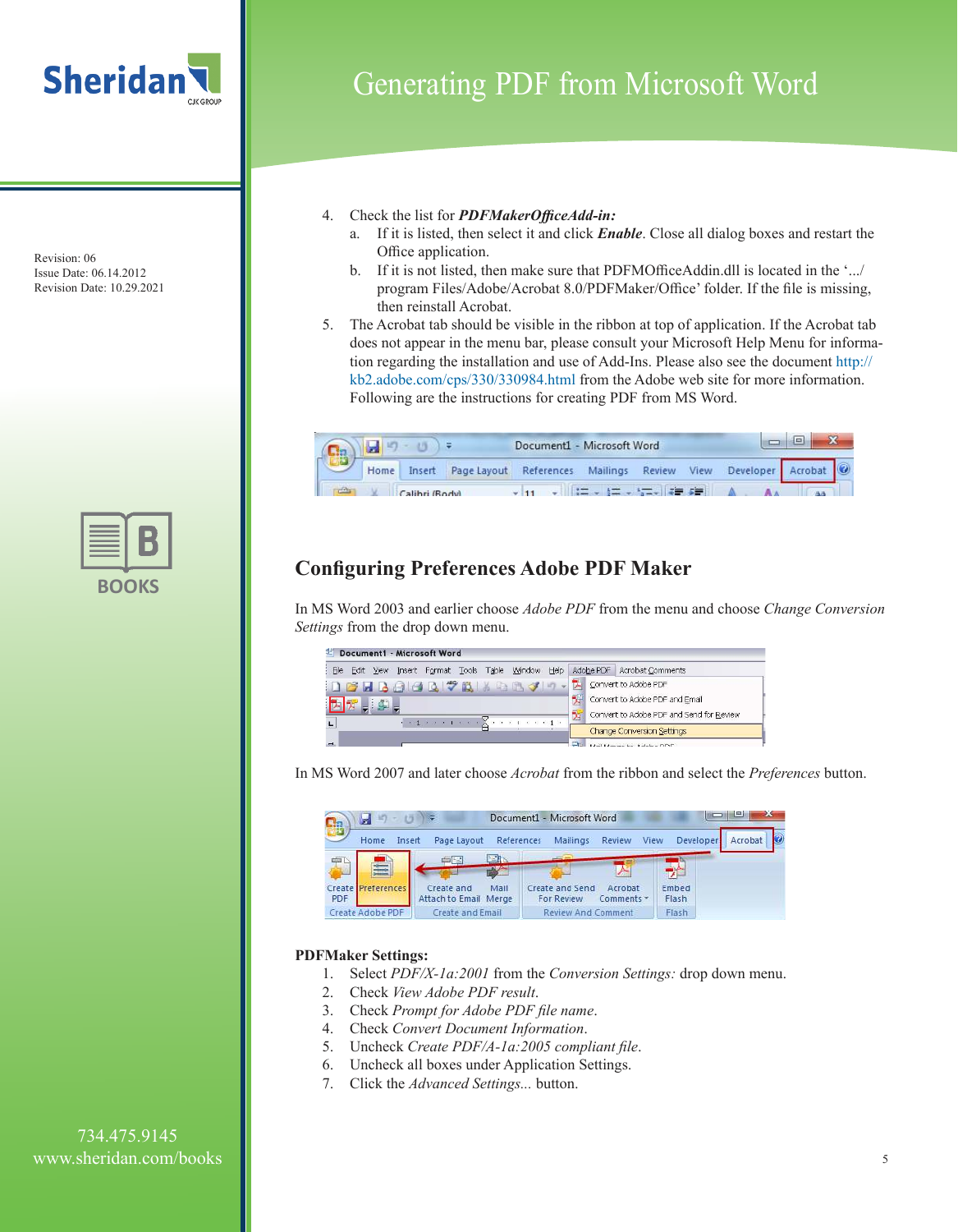

## Generating PDF from Microsoft Word

Revision: 06 Issue Date: 06.14.2012 Revision Date: 10.29.2021



| Use these settings to create Adobe PDF documents that are to be checked or<br>must conform to PDF/X-1a:2001, an ISO standard for graphic content exchange.<br>Advanced Settings<br>Enable Accessibility and Reflow with tagged Adobe PDF                       |
|----------------------------------------------------------------------------------------------------------------------------------------------------------------------------------------------------------------------------------------------------------------|
|                                                                                                                                                                                                                                                                |
|                                                                                                                                                                                                                                                                |
|                                                                                                                                                                                                                                                                |
|                                                                                                                                                                                                                                                                |
|                                                                                                                                                                                                                                                                |
| <sup>®</sup> 1987-2010 Adobe Systems Incorporated and its licensors. All rights reserved.<br>Adobe, the Adobe logo, Acrobat, the Adobe PDF logo, PostScript, and Reader are<br>either registered trademarks or trademarks of Adobe Systems Incorporated in the |
|                                                                                                                                                                                                                                                                |
|                                                                                                                                                                                                                                                                |

#### **Select General:**

- 1. Select *Acrobat 6.0 (PDF 1.5)* from the *Compatability:* drop down menu.
- 2. Select *Off* from the *Object Level Compression:* drop down menu.
- 3. Select *Off* from the *Auto-Rotate Pages:* drop down menu.
- 4. Select *Left* from the *Binding:* drop down menu.
- 5. The radio button for *All Pages* should be active unless only specific pages are being output. If only some pages are being output, activate *Pages From:* and enter page numbers.
- *6. Default Page Size* refers to *Trim Size,* the *Page Layout/Paper Size* in Microsoft Word should also be set up as the Trim Size.

| PDF/X-1a:2001<br>General              |                                                                              |                                                                                                                                                                                                                                                  |   |
|---------------------------------------|------------------------------------------------------------------------------|--------------------------------------------------------------------------------------------------------------------------------------------------------------------------------------------------------------------------------------------------|---|
| mages<br>Fonts                        | Description                                                                  |                                                                                                                                                                                                                                                  |   |
| Color<br>Advanced<br><b>Standards</b> | the Acrobat User Guide. Created PDF documents can be opened with Acrobat and | Use these settings to create Adobe PDF documents that are to be checked or must<br>conform to PDF/X-1a:2001, an ISO standard for graphic content exchange. For<br>more information on creating PDF/X-1a compliant PDF documents, please refer to |   |
|                                       | <b>File Options</b>                                                          |                                                                                                                                                                                                                                                  |   |
|                                       |                                                                              | Compatibility: Acrobat 6.0 (PDF 1.5)                                                                                                                                                                                                             |   |
|                                       | Object Level Compression: Off                                                |                                                                                                                                                                                                                                                  | ۰ |
|                                       | Auto-Rotate Pages: Off                                                       |                                                                                                                                                                                                                                                  |   |
|                                       | Binding: Left                                                                |                                                                                                                                                                                                                                                  |   |
|                                       | Resolution: 2400                                                             | dots per inch                                                                                                                                                                                                                                    |   |
|                                       | All Pages                                                                    |                                                                                                                                                                                                                                                  |   |
|                                       | Pages From:                                                                  | To:                                                                                                                                                                                                                                              |   |
|                                       | <b>Embed thumbnails</b>                                                      |                                                                                                                                                                                                                                                  |   |
|                                       | Optimize for fast web view                                                   |                                                                                                                                                                                                                                                  |   |
|                                       | Default Page Size                                                            |                                                                                                                                                                                                                                                  |   |
|                                       | Width: 8.5                                                                   | Units:<br>Inches                                                                                                                                                                                                                                 | ۰ |
| Show All Settings                     | Height: 11.0                                                                 |                                                                                                                                                                                                                                                  |   |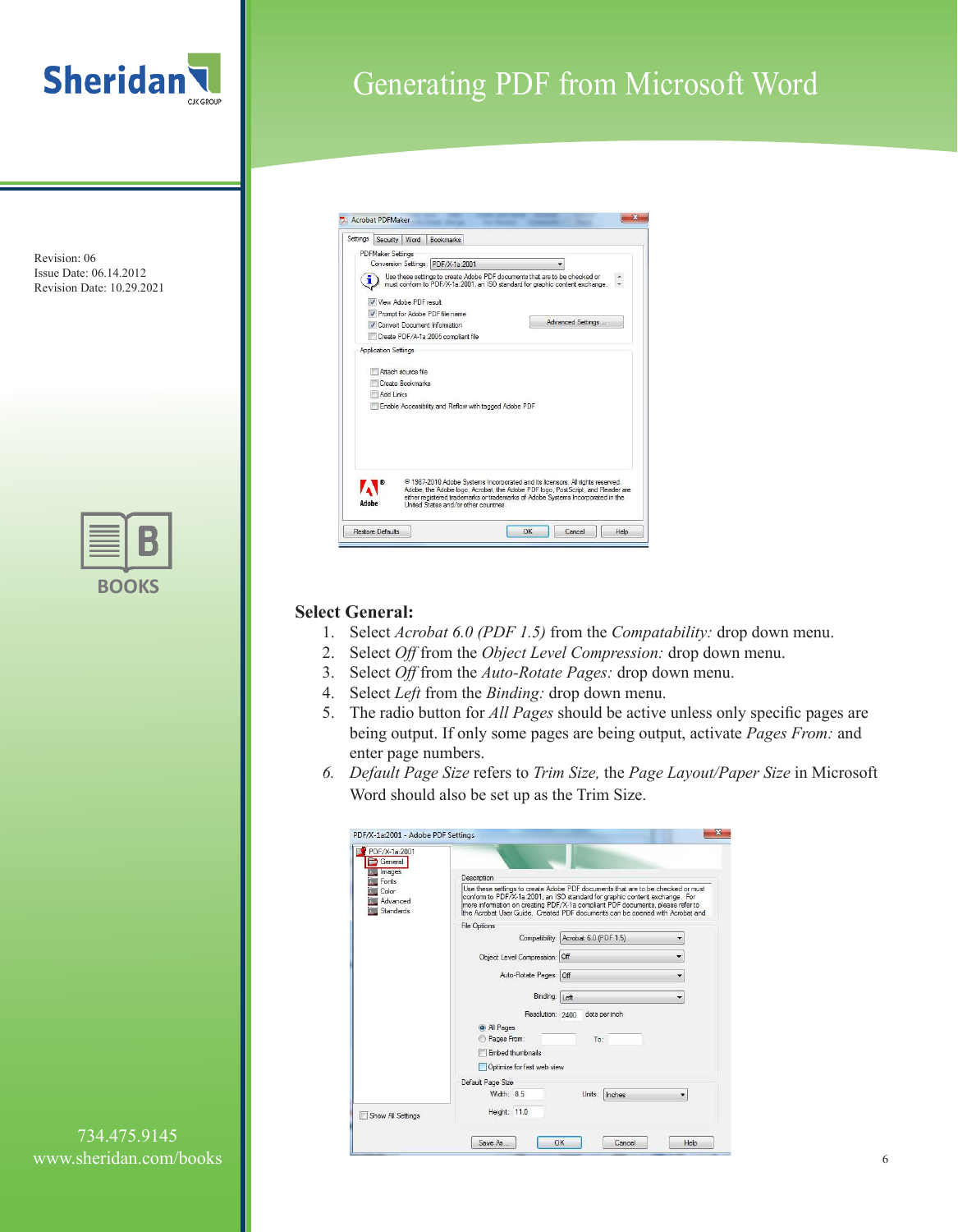

## Generating PDF from Microsoft Word

#### **Select Images:**

- 6. Color Images:
	- a. Select *Bicubic Downsampling* to from the *Downsample:* drop down menu.
	- b. Enter *300* in pixels per inch.
	- c. Enter *450* for images above:
	- d. Select *Zip* from the *Compression drop:* down menu.
- 7. Grayscale Images:
	- a. Select *Bicubic Downsampling* to from the *Downsample:* drop down menu.
	- b. Enter *300* in pixels per inch.
	- c. Enter *450* for images above:
	- d. Select *Zip* from the *Compression:* drop down menu.
- 8. Monochrome Images:
	- a. Select *Bicubic Downsampling* from the *Downsample:* drop down menu.
	- b. Enter *1200* pixels per inch.
	- c. Enter *1800* for images above:
	- d. Select *CCITT Group 4* from the *Compression:* drop down menu.
	- e. Select *Off* from the *Anti-alias to gray:* drop down menu.

| PDF/X-1a:2001                  | Color Images                                                                                                  |  |
|--------------------------------|---------------------------------------------------------------------------------------------------------------|--|
| General<br>Images              | pixels per inch<br>÷<br>300<br>Bicubic Downsampling to<br>Downsample:<br>$\left  \cdot \right $               |  |
| Forts                          | for images above:<br>pixels per inch<br>450                                                                   |  |
| Color<br>Advanced<br>Standards | Compression: ZIP                                                                                              |  |
|                                | Grayscale Images                                                                                              |  |
|                                | 300<br>$\frac{1}{x}$ pixels per inch<br>Bicubic Downsampling to<br>$\blacktriangledown$<br>Downsample:        |  |
|                                | $\Rightarrow$ pixels per inch<br>for images above:<br>450                                                     |  |
|                                | ZIP<br>Compression:<br>▼                                                                                      |  |
|                                | Monochrome Images                                                                                             |  |
|                                | Downsample:   Bicubic Downsampling to<br>1200<br>$\frac{A}{x}$<br>pixels per inch<br>$\overline{\phantom{a}}$ |  |
|                                | 1800 $\div$ pixels per inch<br>for images above:                                                              |  |
|                                | CCITT Group 4<br>Compression:<br>▼                                                                            |  |
|                                | Anti-alias to gray: Off<br>$\overline{\phantom{a}}$                                                           |  |
| Show All Settings              | Policy                                                                                                        |  |
|                                |                                                                                                               |  |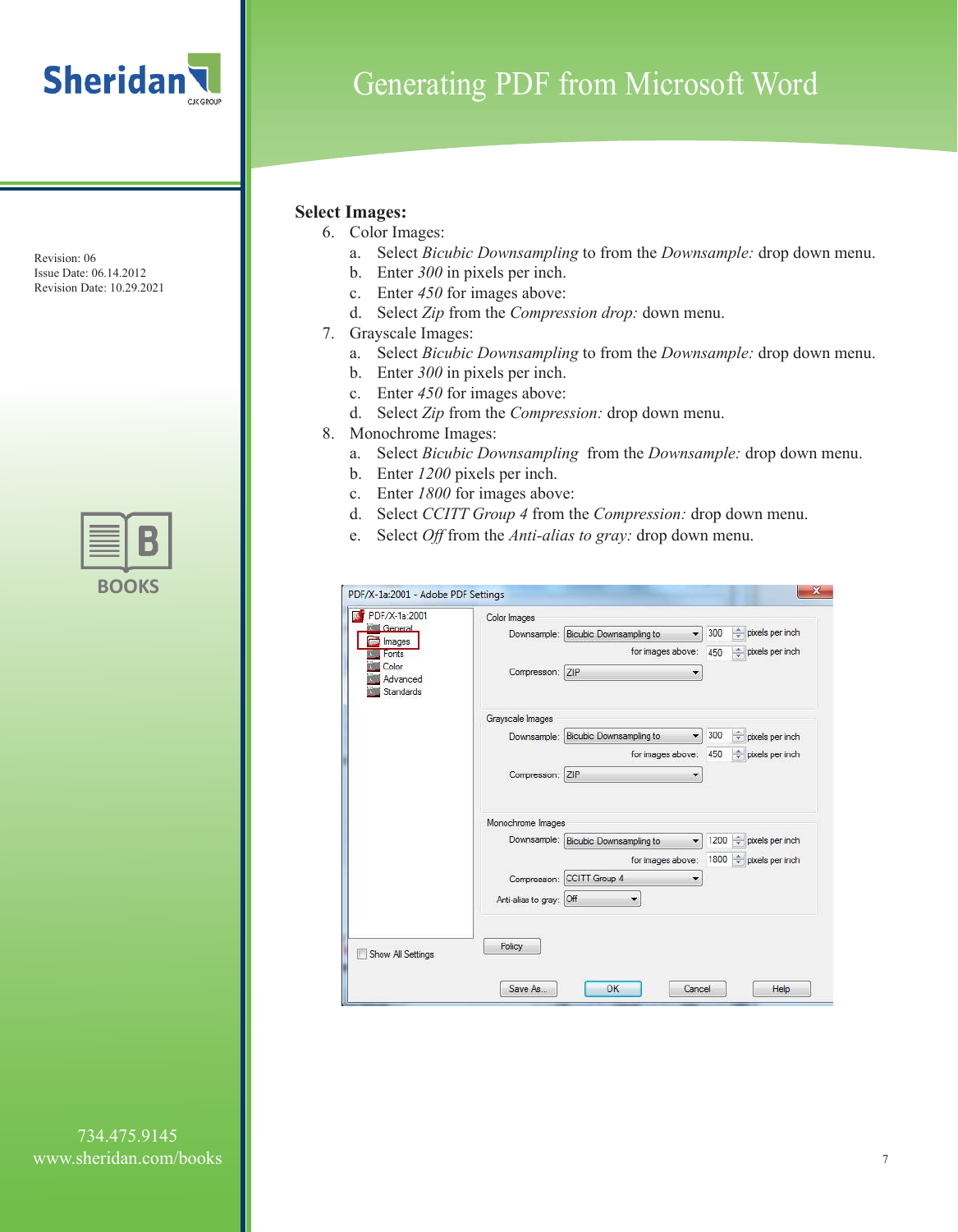

| ٠ | u. |
|---|----|

## Generating PDF from Microsoft Word

#### **Select Fonts:**

- 9. Check *Embed all fonts*.
- 10. Uncheck *Subset embedded fonts when percent of characters is less than:*
- 11. Select *Warn and continue* from the *When embedding fails:* drop down menu.
- 12. The *Always Embed* and *Never Embed* windows should be empty.

| <b>PDF/X-1a:2001</b><br>General | V Embed all fonts                                                                                                                                                                                                                                                                                                                                                          |                                                               |
|---------------------------------|----------------------------------------------------------------------------------------------------------------------------------------------------------------------------------------------------------------------------------------------------------------------------------------------------------------------------------------------------------------------------|---------------------------------------------------------------|
| Images                          | Embed Open Type fonts                                                                                                                                                                                                                                                                                                                                                      |                                                               |
| Fonts                           | Subset embedded fonts when percent of characters used is less than:                                                                                                                                                                                                                                                                                                        | 100<br>$\gamma_{\rm e}$                                       |
| Color<br>Advanced               | Only fonts with appropriate permission bits will be embedded<br>G.                                                                                                                                                                                                                                                                                                         |                                                               |
| Standards                       |                                                                                                                                                                                                                                                                                                                                                                            |                                                               |
|                                 | When embedding fails: Wam and continue                                                                                                                                                                                                                                                                                                                                     |                                                               |
|                                 | Embedding                                                                                                                                                                                                                                                                                                                                                                  |                                                               |
|                                 | Font Source:                                                                                                                                                                                                                                                                                                                                                               | Always Embed:                                                 |
|                                 | C:\Users\kmaidlow\Desktop\Fc                                                                                                                                                                                                                                                                                                                                               |                                                               |
|                                 | <b>4</b> AGaramond-Regular<br>۸<br><b>4</b> Folio-Medium<br><b>4</b> Helvetica-Condensed<br><b>4</b> Helvetica-Condensed-Bold<br>4 StonePrint-Bold<br>4 StonePrint-BoldItalic<br><b>4</b> StonePrint-Italic<br>4 StonePrint-Roman<br><b>a</b> Symbol<br><b>4</b> Times-Bold<br>T TimesNewRomanPSMT<br>4 Times-Roman<br>2 ZapfHumanist601BT-Bold<br>ZapfHumanist601BT-Roman | $Add$ $\rightarrow$<br>Never Embed:<br>×<br>$Add \rightarrow$ |
| Show All Settings               |                                                                                                                                                                                                                                                                                                                                                                            | Add Name<br>Remove                                            |

#### **Select Color:**

- 13. Select *North America General Purpose 2* from the Settings File: drop down menu.
- 14. Do not modify any other settings

|                                                                                                                                                                                 | ۰                                                                         |
|---------------------------------------------------------------------------------------------------------------------------------------------------------------------------------|---------------------------------------------------------------------------|
| <b>Color Management Policies</b>                                                                                                                                                |                                                                           |
| Tag Everything for Color Management                                                                                                                                             | ÷                                                                         |
| Document Rendering Intent: Preserve                                                                                                                                             | $\sim$                                                                    |
| <b>Working Spaces</b>                                                                                                                                                           |                                                                           |
| Gray: Dot Gain 20%                                                                                                                                                              | $\sim$                                                                    |
| RGB: sRGB IEC61966-2.1                                                                                                                                                          | w                                                                         |
| CMYK: U.S. Web Coated (SWOP) v2                                                                                                                                                 | v.                                                                        |
| Preserve CMYK values for calibrated CMYK color spaces<br>Device-Dependent Data<br>Preserve under color removal and black generation<br>When transfer functions are found: Apply |                                                                           |
| Preserve halftone information                                                                                                                                                   |                                                                           |
|                                                                                                                                                                                 | Adobe Color Settings<br>North America General Purpose 2<br>Settings File: |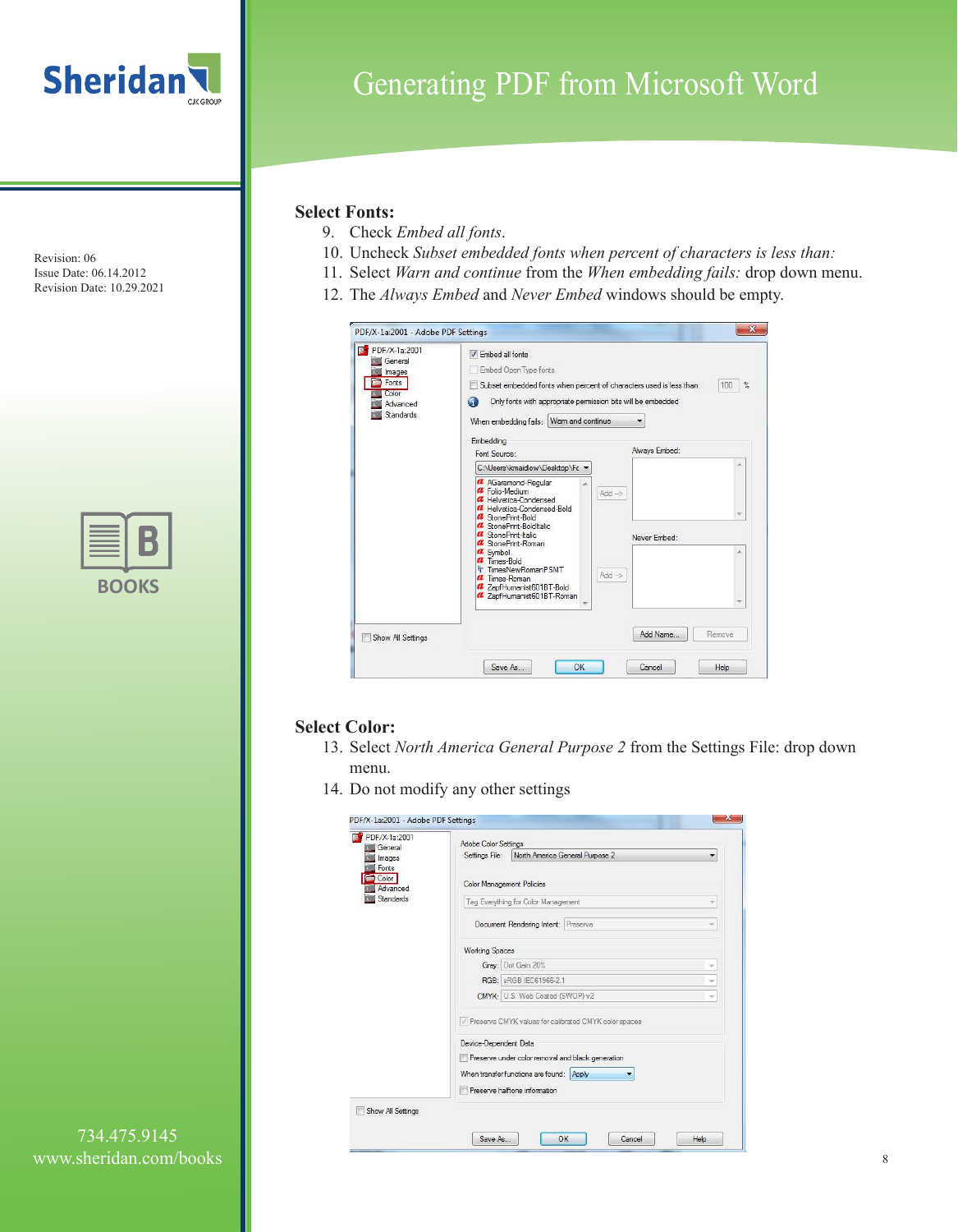

| $\blacksquare$ | UK            |
|----------------|---------------|
| ÷              | $\mathcal{L}$ |

# Generating PDF from Microsoft Word

#### **Select Advanced:**

15. Do not modify any of the settings in this window. *Leave all settings at defaults*.

| <b>B</b> PDFX1a 2001(1) | Options                                                 |  |
|-------------------------|---------------------------------------------------------|--|
| General                 | V Allow Post Script file to override Adobe PDF settings |  |
| Images<br>Fonts         | Allow PostScript XObjects                               |  |
| Color                   | Convert gradients to smooth shades                      |  |
| Advanced                | Convert smooth lines to curves                          |  |
| standards               | V Preserve Level 2 copypage semantics                   |  |
|                         | Preserve overprint settings                             |  |
|                         | V Overprinting default is nonzero overprinting          |  |
|                         | Save Adobe PDF settings inside PDF file                 |  |
|                         | V Save original JPEG images in PDF if possible          |  |
|                         | Save Portable Job Ticket inside PDF file                |  |
|                         | Use Prologue.ps and Epiloque.ps                         |  |
|                         | Document Structuring Conventions (DSC)                  |  |
|                         | Process DSC comments                                    |  |
|                         | Log DSC warnings                                        |  |
|                         | Preserve EPS information from DSC                       |  |
|                         | Preserve OPI comments                                   |  |
|                         | V Preserve document information from DSC                |  |
|                         | V Resize page and center artwork for EPS files          |  |

#### **Select Standards:**

- 16. Choose *None* from the *Compliance Standard:* drop down menu.
- 17. All other settings will be grayed out.

| PDFX1a 2001(1)<br>General | Standards Reporting and Compliance                            |
|---------------------------|---------------------------------------------------------------|
| Images                    | Compliance Standard: None                                     |
| Advanced<br>Standards     | When not compliant: Cancel job                                |
|                           | If Neither TrimBox nor ArtBox are Specified                   |
|                           | Report as error                                               |
|                           | Set TrimBox to MediaBox with offsets (Inches):                |
|                           | Left: $0.0$<br>Right: 0.0<br>Bottom: 0.0<br>Top: 0.0          |
|                           | If BleedBox is Not Specified                                  |
|                           |                                                               |
|                           | (@) Set BleedBox to MediaBox                                  |
|                           | Set BleedBox to TrimBox with offsets (Inches):                |
|                           | Left: $0.0$<br>Right: 0.0<br>Top: 0.0<br>Bottom: 0.0          |
|                           | Default Values if Not Specified in the Document               |
|                           | Output Intent Profile Name:   U.S. Web Coated (SWOP) v2<br>×. |
|                           | ⊌<br>Output Condition Identifier: CGATS TR 001                |
|                           | ø<br>Output Condition:                                        |
|                           | 0<br>Registry Name (URL): http://www.color.org                |